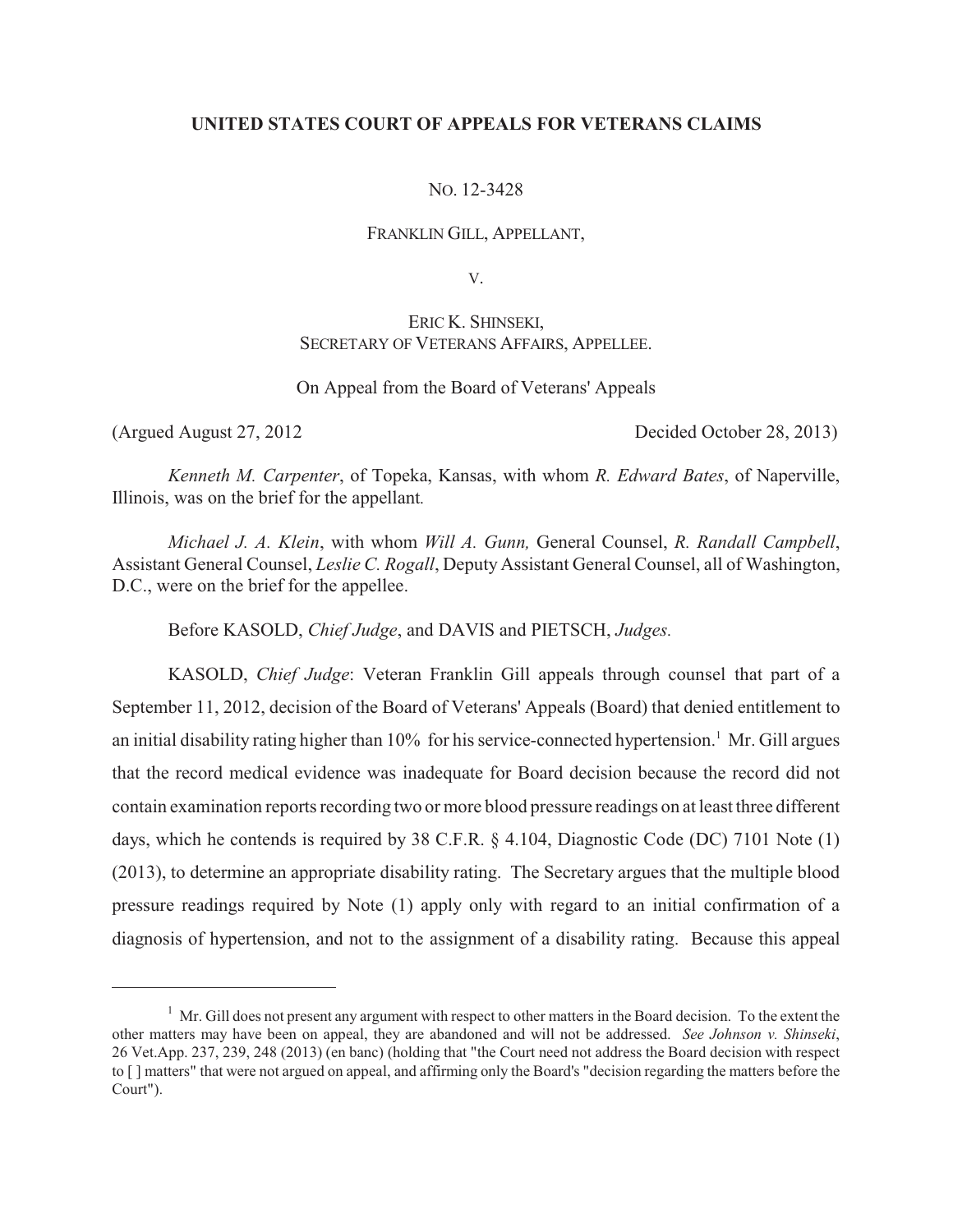involves a regulatory interpretation of first impression, panel decision is warranted. *See Frankel v. Derwinski*, 1 Vet.App. 23, 25-26 (1990). For the reasons stated below, that part of the decision that is on appeal will be affirmed.

# **I. FACTS**

On April 3, 2003, Mr. Gill filed a claim to reopen a December 1994 regional office (RO) decision that denied service connection for hypertension. Although the RO did not reopen the claim, the Board did so in a May 19, 2008, decision that also granted service connection. In September 2008, the RO implemented the May 2008 Board decision by (1) awarding benefits for hypertension effective April 3, 2003, and (2) assigning a 10% disability rating for hypertension. Mr. Gill then appealed to the Board for a higher disability rating and his claim was remanded by the Board in February 2011 "to afford [Mr. Gill] an appropriate VA examination." Record (R.) at 118. Mr. Gill was provided a VA examination on May 17, 2011. The examination report reflects a current blood pressure reading of 130/65<sup>2</sup> and lists three blood pressure readings under a heading "Blood Pressure Measurements for Established Diagnosis of Hypertension": 130/65; 126/78; 124/80.<sup>3</sup> See R. at 222.

In the decision on appeal, the Board found that a higher disability rating was not warranted. In doing so, the Board determined that the May 2011 examination report (1) adequately discussed Mr. Gill's reported symptoms and blood pressure readings, and (2) substantially complied with the February 2011 remand order. In support of its decision that a higher disability rating was not warranted, the Board noted that Mr. Gill had numerous blood pressure readings throughout the rating period and none of them reflected a diastolic pressure of 110 or more, or a systolic pressure of 200 or more, as required for a disability rating higher than 10%, *see* DC 7101 (e.g., providing a 20% disability rating when "[d]iastolic pressure [is] predominantly 110 or more, or; systolic pressure [is] predominantly 200 or more"). The Board also noted, inter alia, that (1) the highest blood pressure reading in Mr. Gill's medical records reflects a diastolic pressure of 96 and a systolic pressure of 150, and further noted that even these readings appeared to be abnormally high when compared with the

 $\frac{1}{2}$ . The top number represents the systolic pressure measurement and the bottom the diastolic pressure.

 $3\,$  It appears that these measurements were taken the date of the examination.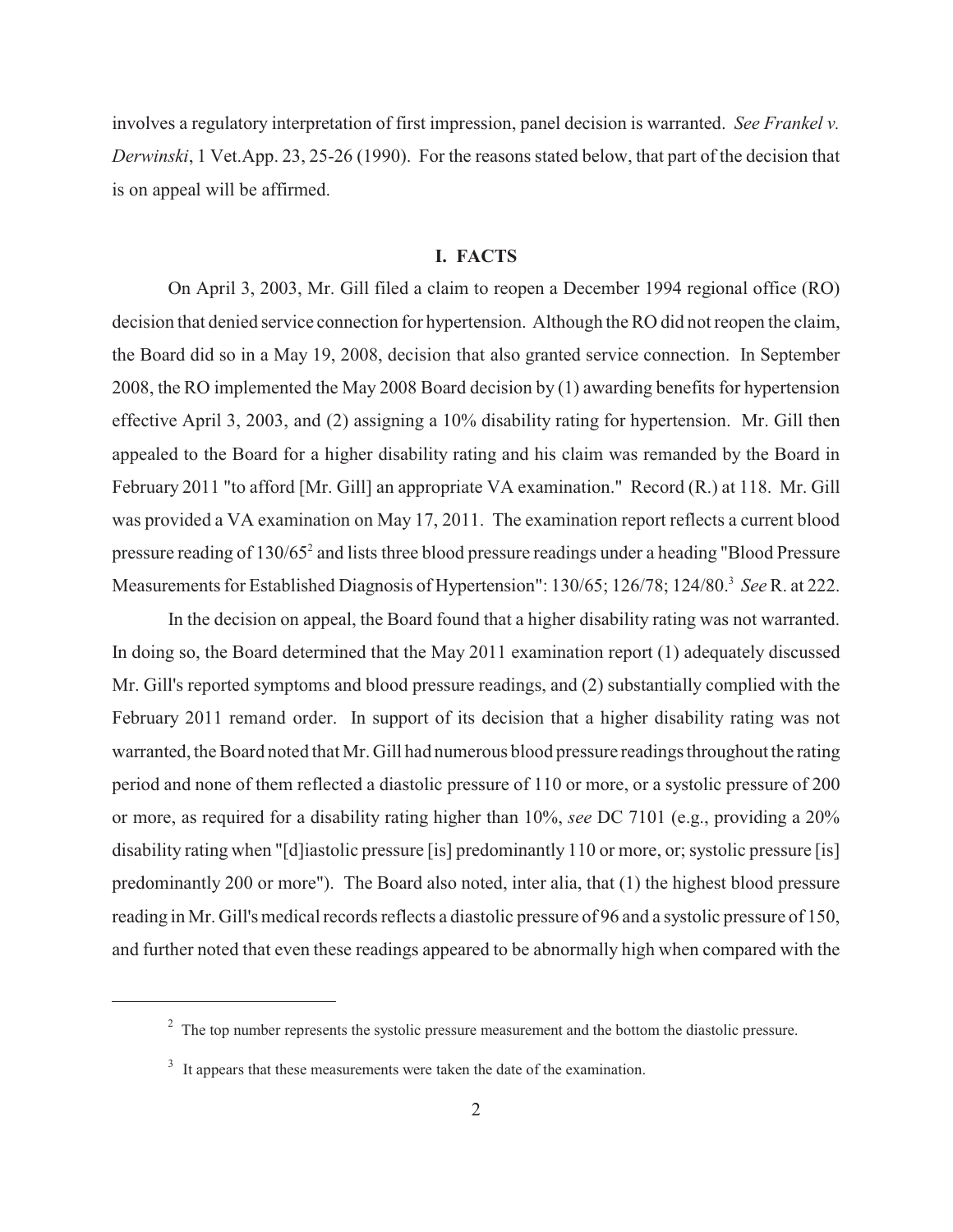numerous other readings in the record, and (2) Mr. Gill had not reported any readings greater than those reflected in his medical records.

#### **II. THE PARTIES' ARGUMENTS**

Mr. Gill argues that once the February 2011 Board ordered a hypertension examination the Secretary was required to give him an examination that included two or more blood pressure readings on at least three different days, as he contends is required by DC 7101 Note (1). More specifically, he argues that the plain wording of Note  $(1)$  – along with its location in the rating schedule – requires that these readings be taken before a disability rating for hypertension can be assigned. He further argues that, to the extent there may be ambiguity in Note (1), the Secretary's comments in the December 11, 1997, Agency Final Rule for the "Schedule for Rating Disabilities; The Cardiovascular System," 62 Fed. Reg. 65,207-01 (Dec. 11, 1997), reflect the Secretary's contemporaneous interpretation that two or more blood pressure readings are to be taken on at least three different days to warrant assignment of a disability rating for hypertension.

Mr. Gill further argues that, because the May 2011 examination did not comport with the requirements of his view of Note (1), the Secretary violated his duty to provide an adequate examination. *See Barr v. Nicholson*, 21 Vet.App. 303, 12 (2007) (when Secretary undertakes to provide a medical examination, even if not required by law, Board must ensure the examination is adequate).

The Secretary argues that the plain language of Note (1) applies only to the initial confirmation of a diagnosis of hypertension, not to the assignment of a disability rating. He contends that the location of Note (1) in the rating schedule is not dispositive because numerous other DCs provide specific definitions for diagnoses. He further contends that, assuming Note (1) is deemed ambiguous, his December 1997 explanation of the change in regulation, *see* 62 Fed. Reg. 65,207-01, and VA Form 21-0960A-3 (a disability benefits questionnaire (DBQ) used for hypertension) support the conclusion that Note (1) applies only to confirmation of a diagnosis of hypertension and not to disability rating determinations. He argues that pursuant to *Auer v. Robbins*, 519 U.S. 452, 461-62 (1997), *Smith v. Nicholson*, 451 F.3d 1344, 1349-50 (Fed. Cir. 2006), and *Camacho v. Nicholson*, 21 Vet.App. 360, 363 (2007), the Court must pay substantial deference to this interpretation.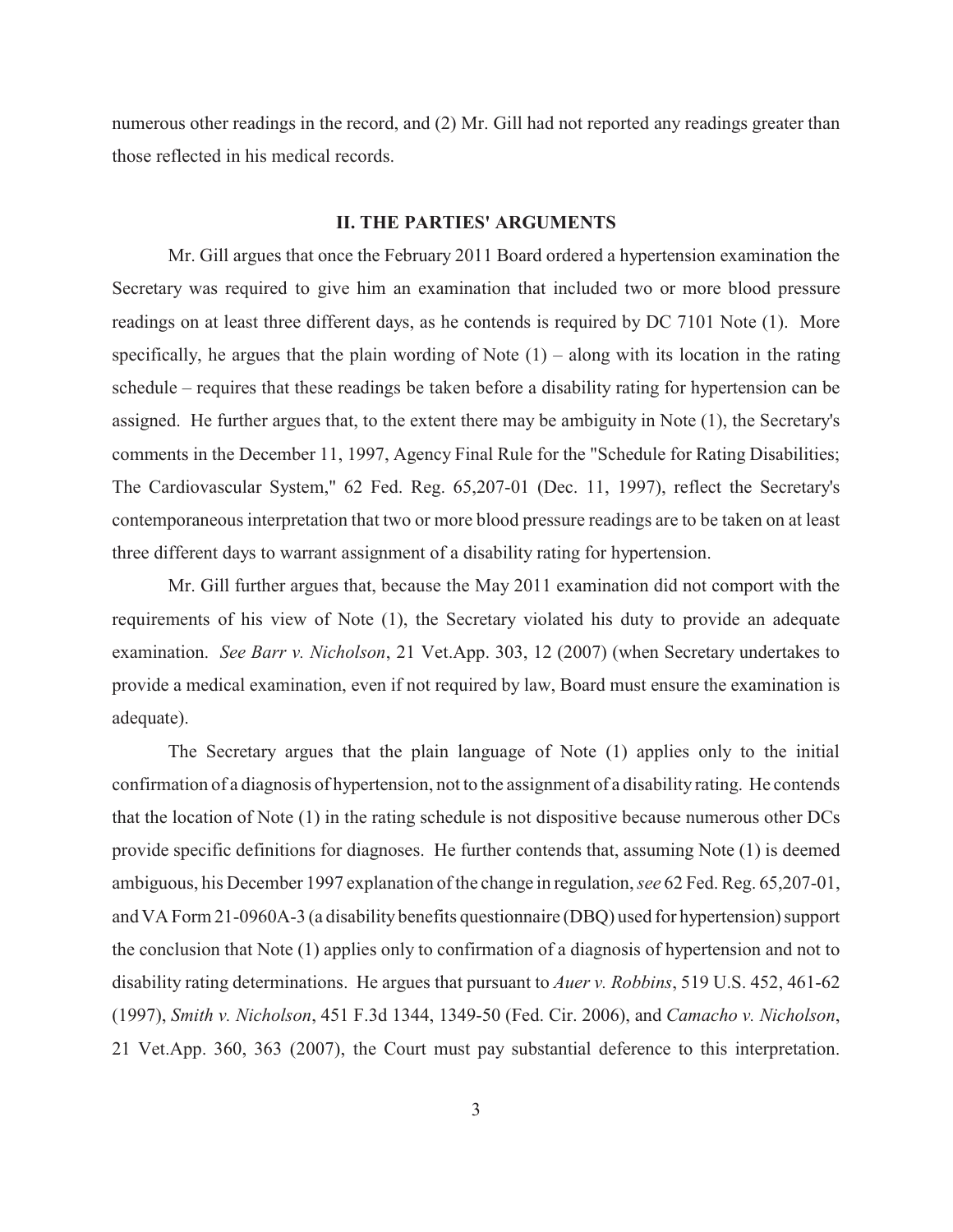Further, the Secretary argues that, because Mr. Gill's arguments are based on a flawed reading of DC 7101, the Board's denial of a disability rating higher than 10% for hypertension should be affirmed.

# **III. ANALYSIS**

### A. Interpretation of DC 7101 Note (1)

The "interpretation of a . . . regulation is a question of law" that we "review de novo." *Lane v. Principi*, 339 F.3d 1331, 1339 (Fed. Cir. 2003). The starting point in interpreting a regulation is its plain language, for if the meaning of the regulation is clear from its language, that is the "end of the matter." *Tropf v. Nicholson*, 20 Vet. App. 317, 320 (2006) (quoting *Gardner v. Brown*, 5 F.3d 1456, 1458 (Fed. Cir. 1993), *aff'd*, 513 U.S. 115 (1994)). While the plain wording of the regulation controls its interpretation, words generally are not to be read in isolation; rather, they should be read in context of the regulatory scheme. *See FDA v. Brown & Williamson Tobacco Corp.*, 529 U.S. 120, 132 (2000) (noting that "[t]he meaning – or ambiguity – of certain words or phrases may only become evident when placed in context"); *cf. Davis v. Mich. Dep't of Treasury*, 489 U.S. 803, 809 (1989) (noting that "[i]t is a fundamental canon of statutory construction that the words of a statute must be read in their context and with a view to their place in the overall statutory scheme").

If the meaning of a regulation is unclear from the language, the Court should defer to the Secretary's interpretation of his own regulation so long as it is not inconsistent with the language of the regulation or otherwise plainly erroneous. *Smith*, 451 F.3d at 1349 (citing *Auer*, 519 U.S. at 461-62); *Mason v. Shinseki*, 26 Vet.App. 1, 6 (2012); *Tatum v. Shinseki*, 24 Vet.App. 139, 142 (2010). Indeed, the Secretary's interpretation of his own regulations is entitled to substantial deference. *See Smith*, 451 F.3d at 1349-51 (deference warranted where there was "no reason to suspect that the interpretation does not reflect the agency's fair and considered judgment on the matter in question"); *see also Cathedral Candle Co. v. U.S. Int'l Trade Comm'n*, 400 F.3d 1352, 1364 (Fed. Cir. 2005) (substantial "deference is due to an agency interpretation of its own regulations even when that interpretation is offered in the very litigation in which the argument in favor of deference is made").

We begin with the language of DC 7101, which provides:

Diastolic pressure predominantly 130 or more...................................................60%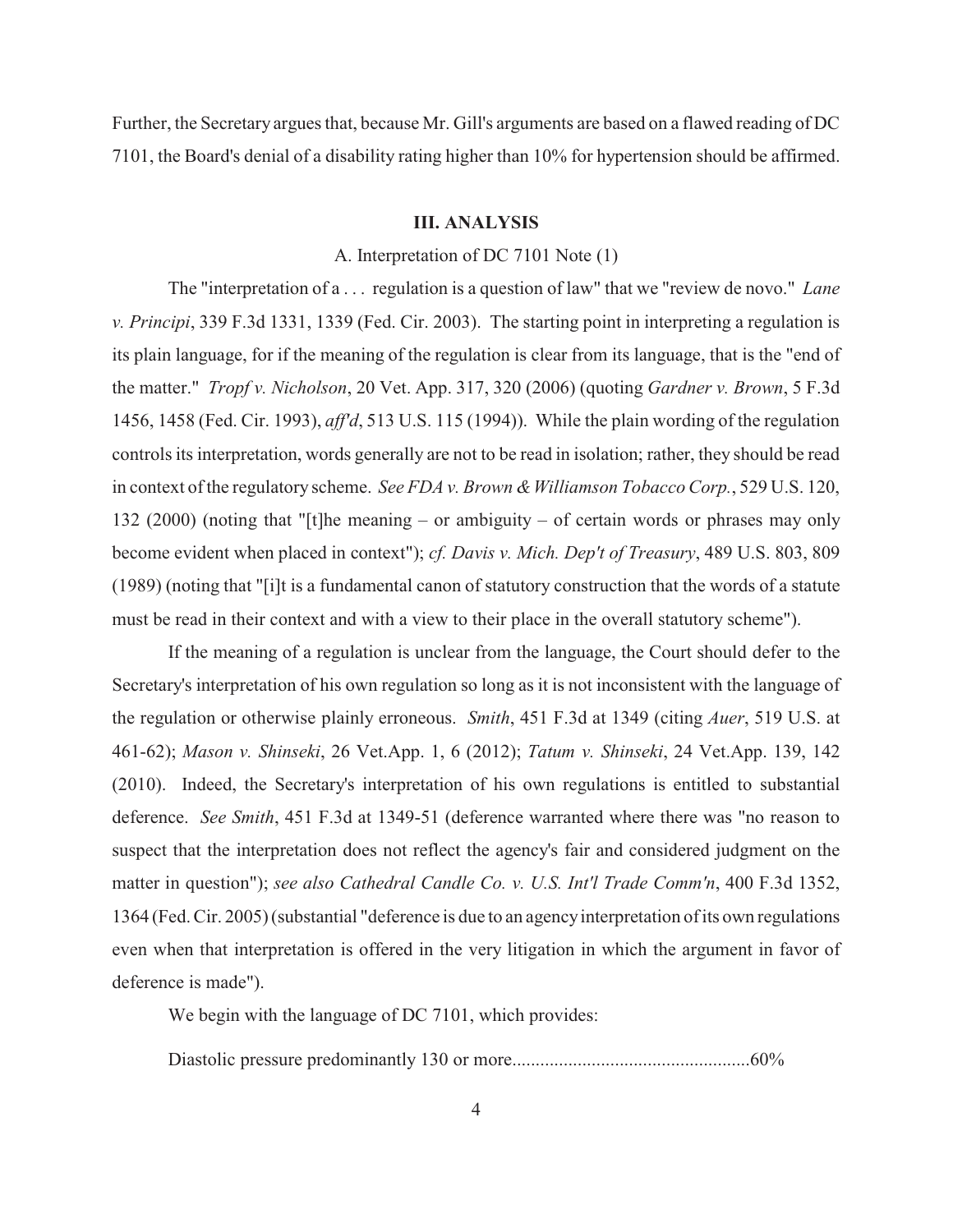Diastolic pressure predominantly 120 or more...................................................40% Diastolic pressure predominantly 110 or more, or; systolic pressure predominantly 200 or more.........................................................................................................20% Diastolic pressure predominantly 100 or more, or; systolic pressure predominantly 160 or more, or; minimum evaluation for an individual with a history of diastolic pressure predominantly 100 or more who requires continuous medication for control.................................................................................................................10% Note (1): Hypertension or isolated systolic hypertension must be confirmed by readings taken two or more times on at least three different days. For purposes of this section, the term hypertension means that the diastolic blood pressure is predominantly 90mm. or greater, and isolated systolic hypertension means that the systolic blood pressure is predominantly 160mm. or greater with a diastolic blood pressure of less than  $90$ mm.<sup>[4]</sup>

Focusing on Note (1), it states that hypertension must be confirmed by at least two blood pressure readings taken over several days, and it defines hypertension in terms of a specified level of predominate blood pressure readings. Standing alone, the plain language of Note (1) says nothing about a disability rating. On the other hand, Note (1) does not stand alone; it is part of DC 7101, which provides varying disability ratings based on the predominant diastolic and systolic blood pressure readings, with the number of readings required for a disability rating not otherwise specified, unless specified by Note (1). Although the Secretary correctly notes that an individual could have hypertension as defined in Note (1), but not be entitled to a 10% or higher disability rating, this observation does not answer whether the Note (1) requirements for confirming hypertension are also applicable – or inapposite – for assigning an appropriate disability rating, which is dependent on a claimant having hypertension with predominate diastolic and systolic blood pressure readings at specified levels. Accordingly, we examine whether the Secretary's current interpretation of Note  $(1)$  – i.e., that it applies only to the initial diagnosis of hypertension – reflects his considered judgment.

In support of his current interpretation, the Secretary references the explanation he provided when promulgating the changes to Note (1) in 1997, specifically, the comment that

> standard medical texts recommend multiple blood pressure readings *for the diagnosis of hypertension* . . . . We have revised the note to require that hypertension be confirmed by readings taken two or more

 $4^4$  DC 7101 contains two other notes not at issue in this appeal.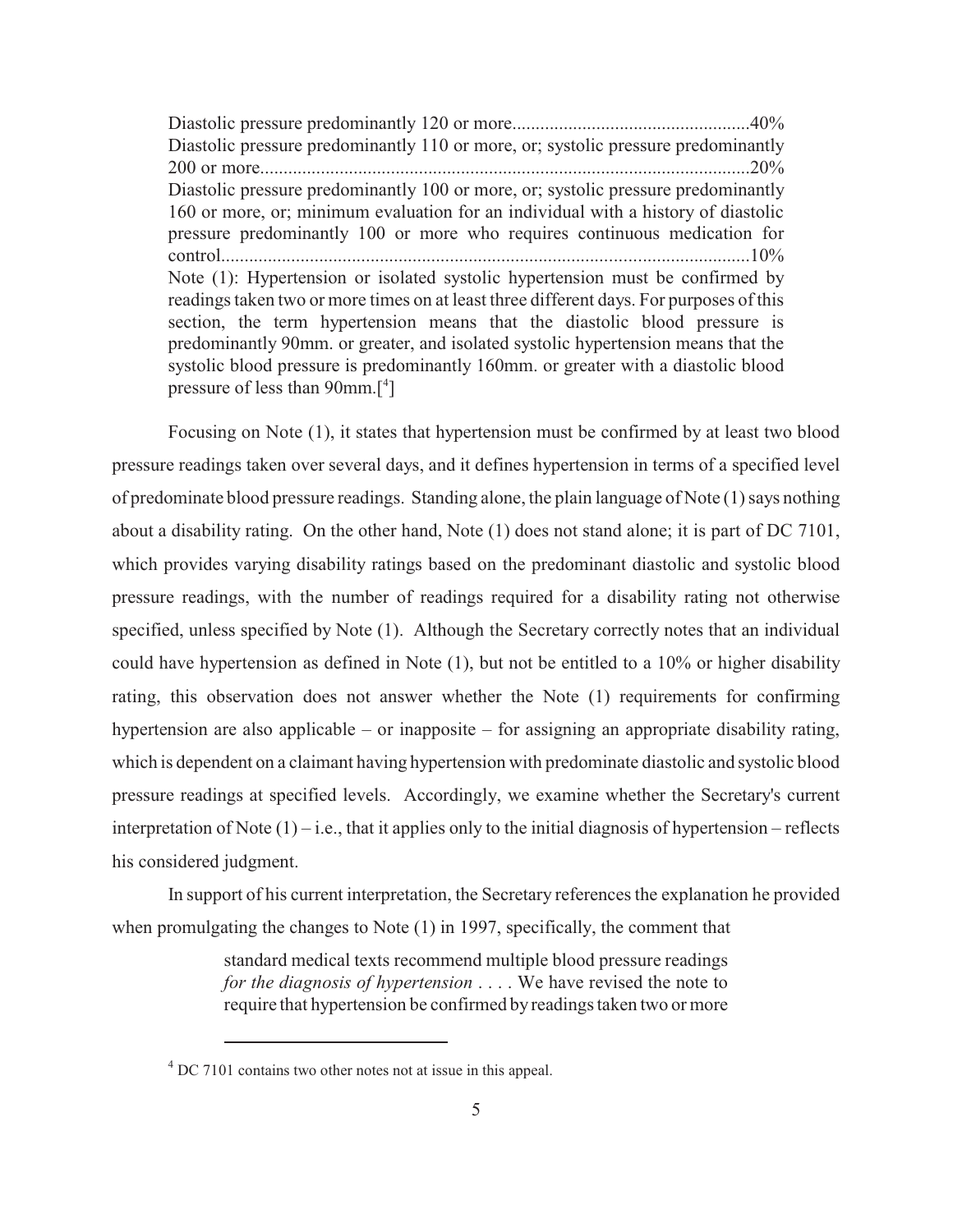times on each of at least three different days. This will assure that the existence of hypertension is not conceded based solely on readings taken on a single, perhaps unrepresentative, day.

62 Fed. Reg. at 65,215 (emphasis added). Although there is no explicit limitation in this sentence to an *initial diagnosis* of hypertension, the focus on confirming the existence of hypertension supports the Secretary's general view on appeal that the specified number of readings applies only to the confirmation of the existence of hypertension, as opposed to the level of hypertension necessary for a particular disability rating.

We also note that the explanation further states that the changes to Note  $(1)$  were to "assure" more consistent ratings [based on] objective and quantifiable criteria whenever possible," and "[w]e proposed to revise the note to state that careful and repeated measurements of blood pressure readings are required prior to the assignment of any compensable evaluation." 62 Fed. Reg. at 65,207, 65,215. Taken alone, this part of the explanation can lead to a conclusion that the specified blood pressure readings in the amended Note (1) are "required prior to the assignment of any compensable evaluation." However, no such specificity with regard to disability ratings actually was added to Note (1), and, read as a whole, the explanation of the changes made to Note (1) refers to the need for "careful and repeated" blood pressure readings before a compensable rating is assigned, and specifies the exact number of blood pressure readings required only when addressing the need to confirm the existence of hypertension. Otherwise stated, the explanation, read as a whole, does not mandate the interpretation of Note (1) proffered by Mr. Gill, but instead supports the Secretary's interpretation.

The Secretary also points to the DBQ for hypertension, which explicitly requires two readings over three days for confirmation of the initial diagnosis of hypertension, and three readings – on presumably any date – if a veteran was diagnosed previously with hypertension. Although this form went into effect in October 2012, a month after the Board decision now on appeal, it supports the Secretary's current interpretation that the regulation requires two blood pressure readings over three or more days only to confirm the existence of hypertension. That interpretation supports the Secretary's interpretation on appeal of the scope of Note (1), which also is consistent with the explanation he offered when Note (1) was modified in 1997. Mr. Gill fails to demonstrate that the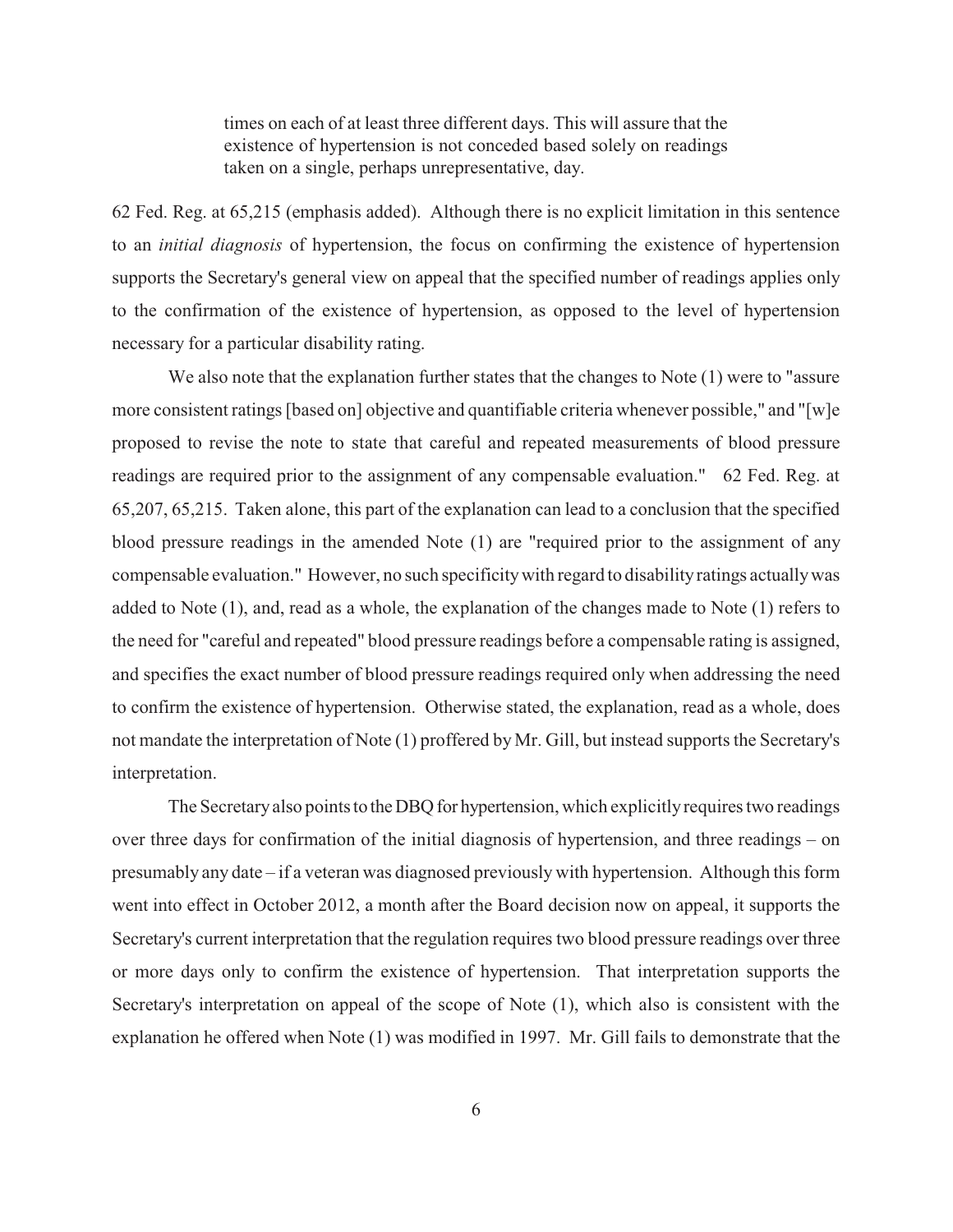Secretary's interpretation has varied at any time during the adjudication of his claim by the Secretary and the Board. *See Hilkert v. West*, 12 Vet.App. 145, 151 (1999) (en banc) (appellant bears burden of demonstrating error on appeal).

Overall, we find the Secretary's interpretation on appeal of Note (1) to DC 7101 to be consistent with his explanation at the time Note (1) was modified and to reflect his considered judgment as to the need for a specified number of blood pressure readings over multiple days to confirm hypertension. We therefore defer to his interpretation and hold that the multiple blood pressure readings to be taken over multiple days as specified in Note (1) of DC 7101 applies only to confirming the existence of hypertension.

# B. Adequacy of Examination

In the context of our holding above, we now review whether the Board clearly erred in finding that the May 2011 examination report substantially complied with its earlier remand order and otherwise was adequate, along with the other record medical reports, for Board decision. To be adequate, a medical examination must describe the disability in sufficient detail so that the Board's "'evaluation of the claimed disability will be a fully informed one.'" *Ardison v. Brown*, 6 Vet.App. 405, 407 (1994) (quoting *Green v. Derwinski*, 1 Vet.App. 121, 124 (1991)); *see Acevedo v. Shinseki*, 25 Vet.App. 286, 294 (2012) (noting that medical reports "must be read as a whole" in determinations of adequacy); *Stefl v. Nicholson*, 21 Vet.App. 120, 124 (2007) (requiring a medical opinion to "support[] its conclusion with an analysis that the Board can consider and weigh against contrary opinions"). "Whether a medical opinion is adequate is a finding of fact which this Court reviews under the 'clearly erroneous' standard of review." *D'Aries v. Peake*, 22 Vet.App. 97, 104 (2008).

The May 2011 examination report reflects three blood pressure readings that appear to have been taken on one day. Although, standing alone, these blood pressure readings might be sufficient to constitute the "careful and repeated" readings the Secretary explained (when promulgating the 1997 changes to DC 7101) were needed to determine the predominate blood pressure required under DC 7101 for assigning consistent disability ratings, we need not decide such a narrow issue. This is because Board decisions are to be based on the entire record, and, here, the Board did not rely on only these three readings for its decision. 38 U.S.C. § 7104(a) ("Decisions of the Board shall be